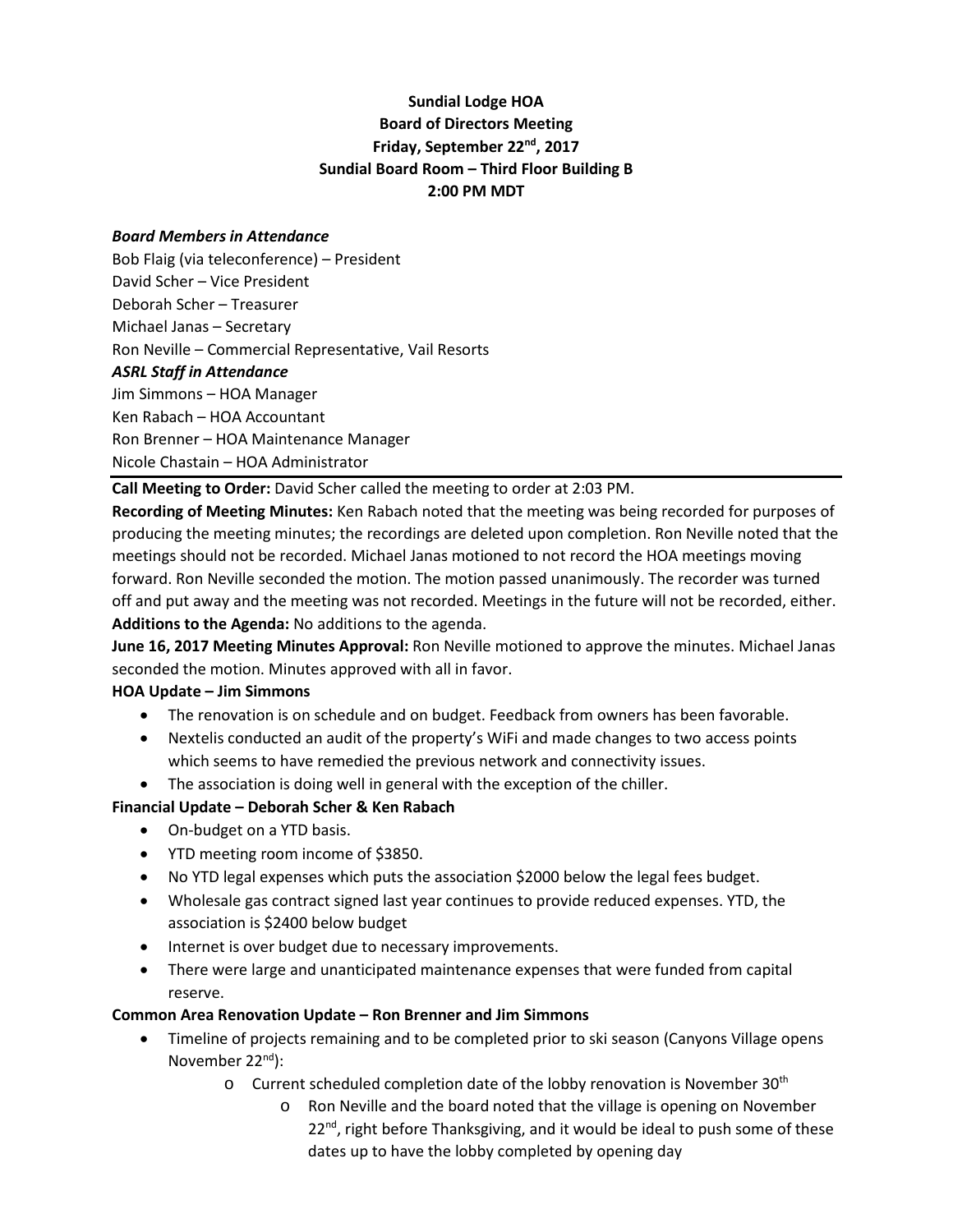Ron Brenner believes this is feasible and will work with contractors to expedite the lobby renovation

## **Maintenance Update – Ron Brenner and Jim Simmons**

- o There are several options to address the chiller failure
	- Repair the Old Chiller
		- Strong possibility that the problem is in the breaker system. The anticipated cost to repair this is \$7,000, however there is a chance that the repair will not revive the chiller and this would put the association out about \$7,000.
	- New Chiller
		- Would be around \$300,000 after potential rebates
		- **Michael Janas agreed to explore the details and terms of purchasing** a chiller on a lease-to-own basis
			- o David Scher noted that a 10-year lease with the option to purchase after two years could be advantageous for the association.
			- o A lease-to-own would help the association continue to fund the reserve (currently funded at around \$650k) over the next few years, rather than depleting it significantly at one time. This would also avoid another special assessment.
- o David Scher motioned that up to \$7,000 be dedicated to repair the current chiller. Ron Neville seconded the motion. The motion carried unanimously.
- o The board will await Michael's discoveries on a lease-to-own and revisit this discussion.
- Elevator Repairs
	- o There were some elevator issues during summer season with the elevators getting stuck
	- o Ron Brenner noted that the elevators are old and are being serviced monthly by Thyssen Krupp.
	- o Thyssen Krupp will perform a load test on the elevator with the new hydraulic ram to ensure it can sustain 2500 lbs.
- Smoke Damper Projects
	- o 50 of 360 remaining. All units completed except for the second floor of the B Building
	- o The remainder of this project will wait until spring. It is very time consuming for onsite staff with the renovation and the winter season approaching.

## **Electrical Survey and Repairs**

- 127k budgeted for this fiscal year
- Awaiting a bill from GTC for work completed
	- o It is expected to be around \$25,000-\$30,000

## **Bluetooth Unit Lock Upgrade**

- Zaplox produces an app that integrates with our lock system to generate unit keys via electronic devices.
- When a guest has an existing reservation, the HOA administrator can facilitate unit access and date of stay confirmations via smartphone/tablet.
- \$10,000 to setup and \$5/month/door for units who use the service.
- Discussions regarding the logistics need to follow. After other necessary expenses, conversations will be revisited at later board meetings (January or March).